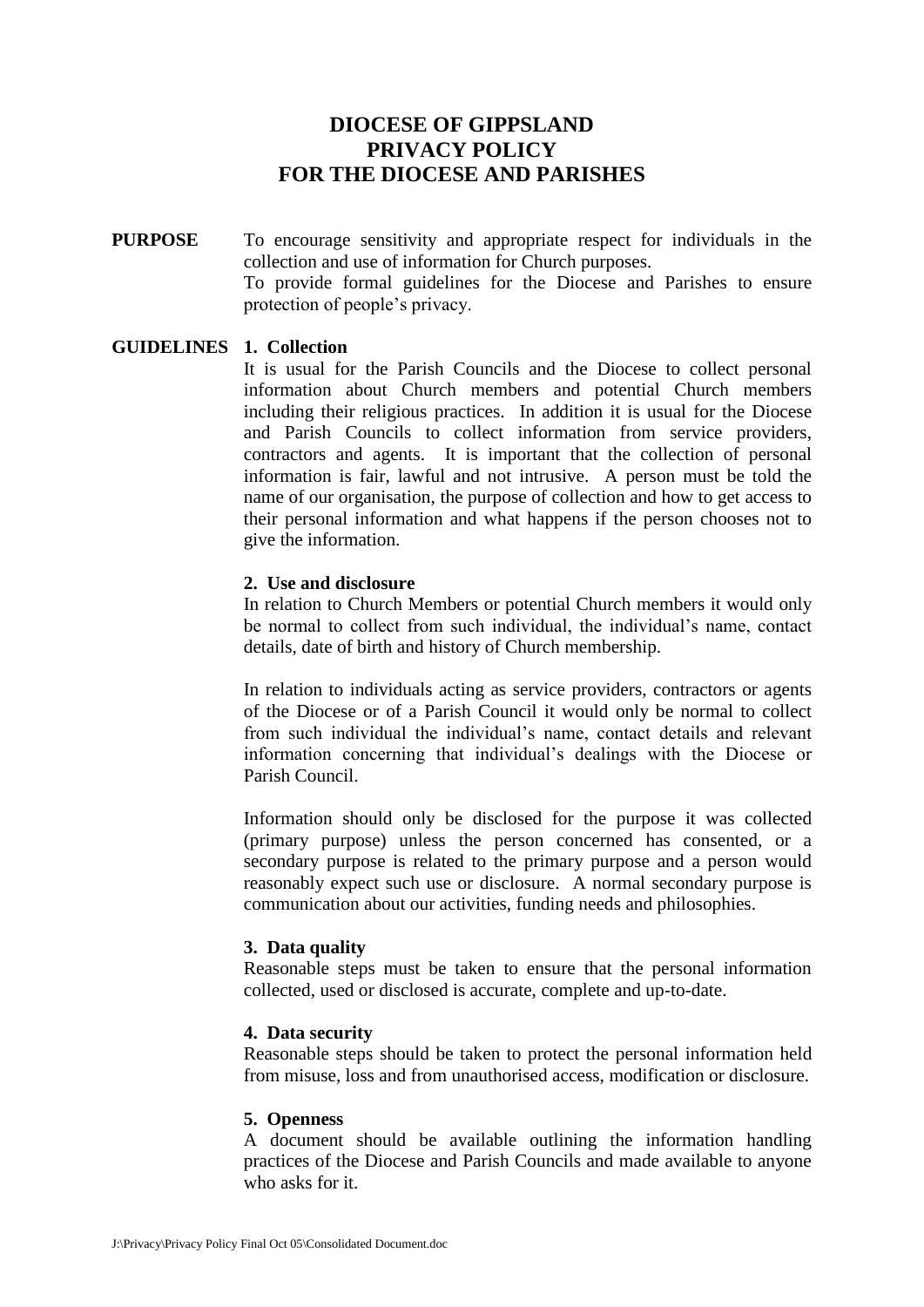#### **6. Access and correction**

An individual has the right to access the personal information held by the Diocese or Parish Council about them. Unless exempted from doing so by law, individuals should be permitted access to their own records. It is intended that any request for such access be made through the Office of the Diocesan Registrar.

# **7. Identifiers**

Identifiers that have been assigned by a Commonwealth Government agency (eg Tax File Number, Medicare number, Pension number etc.) should not be obtained, used or disclosed except where required by law (eg in the case of a Contractor – ABN No. or where funds are invested with the Diocese – TFN No.).

#### **8. Anonymity**

Individuals should be given the option to interact with the Diocese or a Parish Council anonymously whenever it is lawful and practicable to do so.

#### **9. Transborder data flows**

The Diocese and Parish Councils should only transfer personal information to a recipient in a foreign country in circumstances where the information will have the appropriate protection.

#### **10. Sensitive information**

Sensitive information will not be collected unless a person has consented to its collection, it is required by law, or the collection is necessary to prevent or lessen a serious and imminent threat to the life or health of any other individual.

**11. It is the policy of the Diocese that individual Parishes should adopt the Parish's own Privacy Policy.**

===========================================

\*\*\* **Attached** to this document is a model privacy policy for each Parish to adopt and make available to those who have dealings with the Parish including Church Members. The document should only require modification where shown to become Parish specific.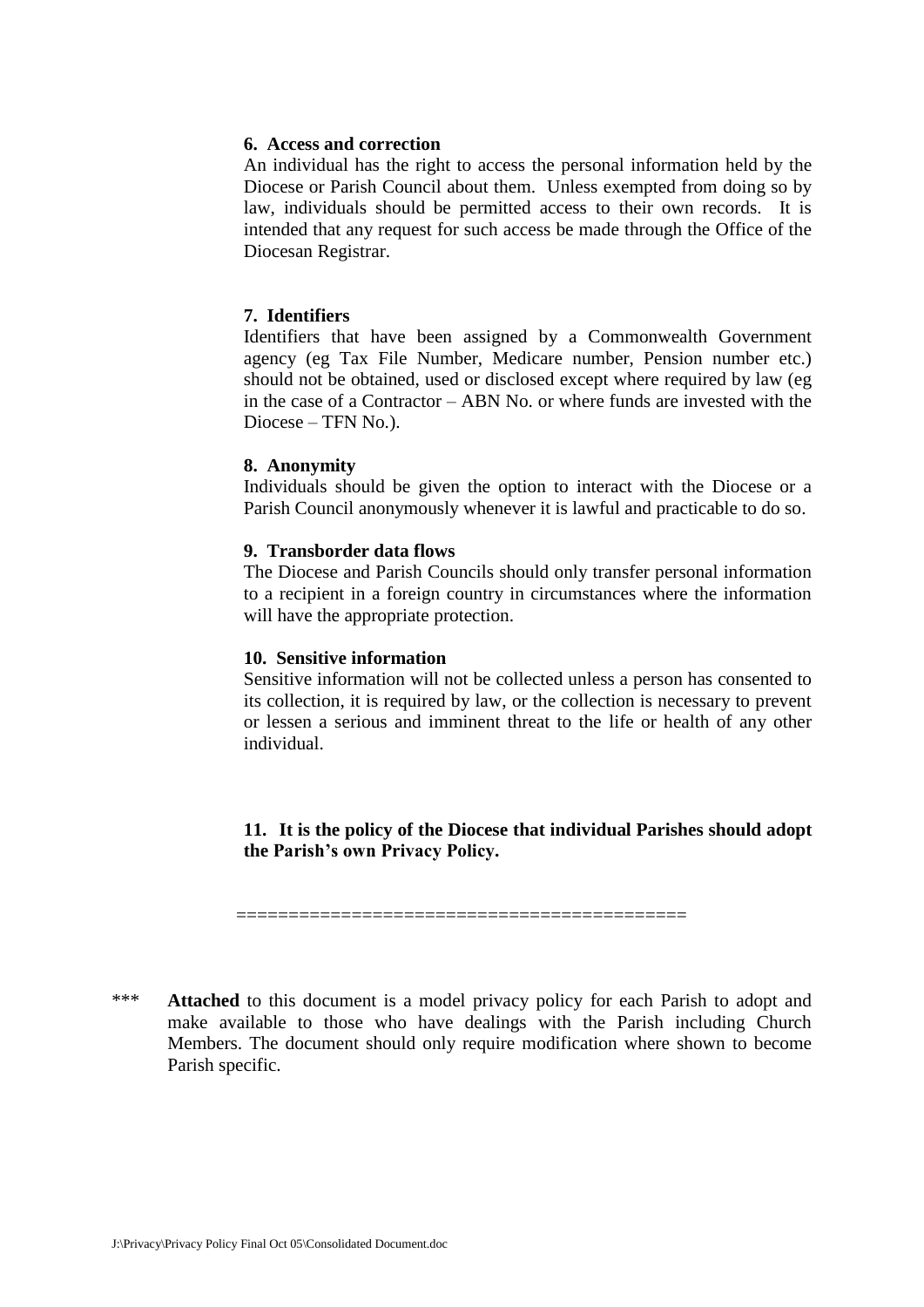# **ANGLICAN DIOCESE OF GIPPSLAND PRIVACY POLICY**

The Anglican Diocese of Gippsland ("**Diocese of Gippsland**") commits to protecting the privacy of personal information regarding potential Church members, Church members, service providers, contractors and agents.

# **1. Collection**

In most circumstances information is collected directly from you. This may be through correspondence, E-mail, in person and by telephone. Indicative information we may collect includes your name, contact details, date of birth history of Church membership etc.

In relation to individuals acting as service providers, contractors or agents of the **Diocese of Gippsland** the information collected is confined to your name, contact details and relevant information concerning your dealings with the **Diocese of Gippsland**.

#### **2. Purpose of Collection**

The information is collected for the purpose of recording members of the Parish and its congregations and to enable the Parish and Diocese to communicate about the activities of the Church, its funding needs and programs and its philosophies.

In relation to individuals acting as service providers, contractors or agents, the **Diocese of Gippsland** may use your information to access or use services provided by you or an organisation that you work for.

# **3. Use and disclosure of information**

We will only use or disclose information for the purpose it was collected (primary purpose) unless the person has consented, or the secondary purpose is related to the primary purpose and a person would reasonably expect such use or disclosure. A normal secondary purpose is communication about our activities, funding needs and philosophies.

# **4. Accuracy of Personal Information**

We will take all reasonable steps to ensure the information we collect is accurate, complete and up-to-date at the time of collection. If your circumstances change or if you have reason to believe our records are not accurate, complete or up-to-date please contact us immediately and we will take all reasonable steps to amend the information in accordance with the above criteria or an alternative may be discussed with you.

# **5. Openness**

A document is available outlining the information handling practices of the **Diocese of Gippsland** and made available to anyone who asks for it.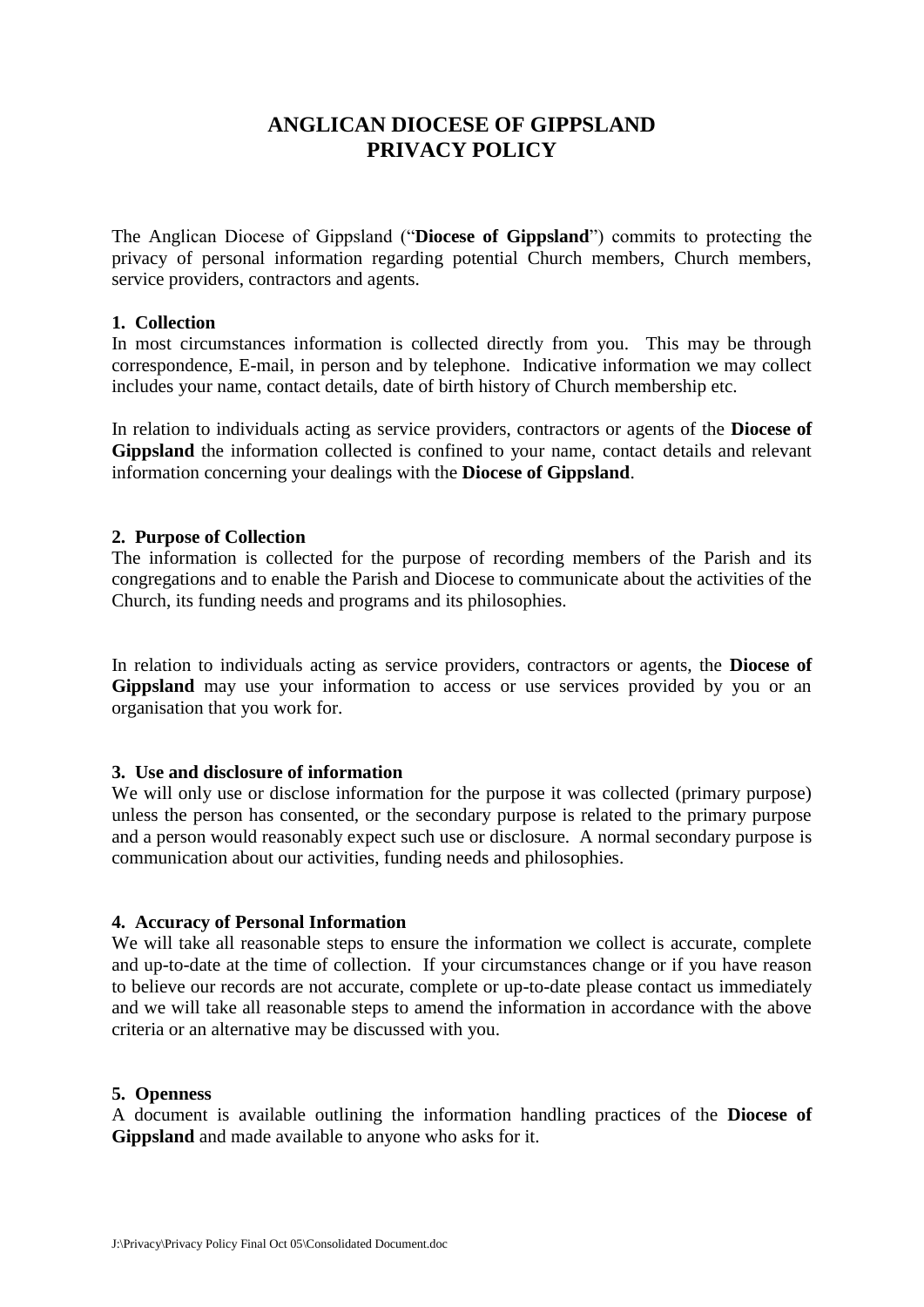#### **6. Access**

You may request the right to access the personal information that we hold about you. However, our discretion, duties and obligations under the Law may restrict your access. Given this, all reasonable actions will be taken to assist access or to address any reasons you have to seek access. If access is deniable we will provide you with reasons in accordance with the Law. If access is provided a reasonable fee may be charged for the time and other costs incurred in providing access. Individuals may apply for access to the personal information held about them by application to the Diocesan Registrar.

# **7. Identifiers**

Identifiers that have been assigned by a Commonwealth Government agency (eg Tax File Number, Medicare number, Pension number etc.) will not be adopted, used or disclosed except where required by law (eg in the case of a Contract).

#### **8. Anonymity**

Individuals are given the option to interact with the **Diocese of Gippsland** anonymously whenever it is lawful and practicable to do so.

#### **9. Transborder data flows**

The **Diocese of Gippsland** will only transfer personal information to a recipient in a foreign country in circumstances where the information will have the appropriate protection.

#### **10. Sensitive information**

Sensitive information will not be collected unless a person has consented to its collection, it is required by law, or the collection is necessary to prevent or lessen a serious and imminent threat to the life or health of any other individual.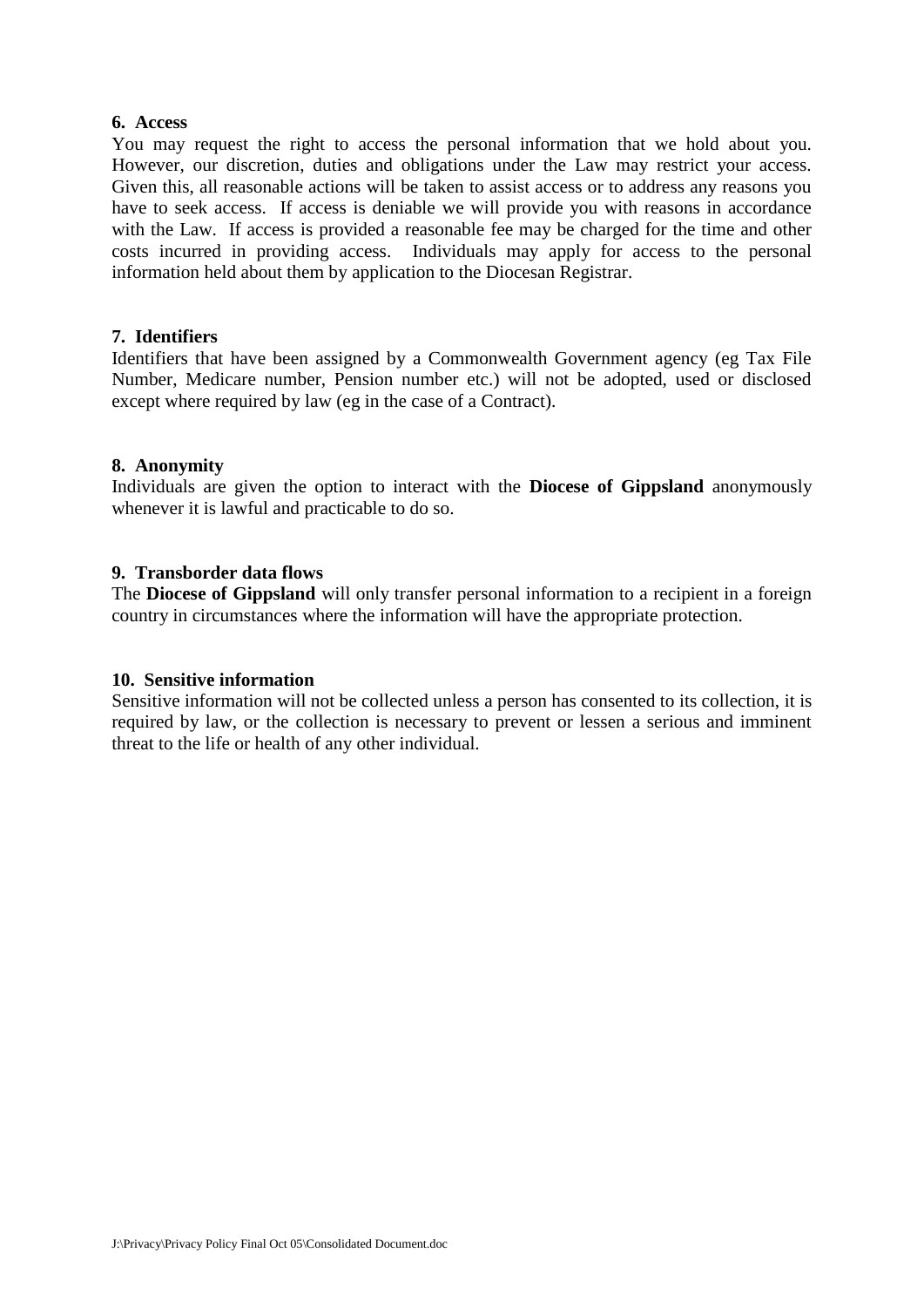# **ANGLICAN DIOCESE OF GIPPSLAND PRIVACY POLICY OF THE PARISH OF ####**

The Parish Council of the Parish of #### in the Anglican Diocese of Gippsland ("**Parish Council**") commits to protecting the privacy of personal information regarding potential Church members, Church members, service providers, contractors and agents.

# **1. Collection**

In most circumstances information is collected directly from you. This may be through correspondence, E-mail, in person and by telephone. Indicative information we may collect includes your name, contact details, date of birth history of Church membership etc.

In relation to individuals acting as service providers, contractors or agents of the **Parish Council** the information collected is confined to your name, contact details and relevant information concerning your dealings with the **Parish Council**.

#### **2. Purpose of Collection**

The information is collected for the purpose of recording members of the Parish and its congregations and to enable the Parish and Diocese to communicate about the activities of the Church, its funding needs and programs and its philosophies.

In relation to individuals acting as service providers, contractors or agents, the **Parish Council** may use your information to access or use services provided by you or an organisation that you work for.

# **3. Use and disclosure of information**

We will only use or disclose information for the purpose it was collected (primary purpose) unless the person has consented, or the secondary purpose is related to the primary purpose and a person would reasonably expect such use or disclosure. A normal secondary purpose is communication about our activities, funding needs and philosophies.

# **4. Accuracy of Personal Information**

We will take all reasonable steps to ensure the information we collect is accurate, complete and up-to-date at the time of collection. If your circumstances change or if you have reason to believe our records are not accurate, complete or up-to-date please contact us immediately and we will take all reasonable steps to amend the information in accordance with the above criteria or an alternative may be discussed with you.

#### **5. Openness**

A document is available outlining the information handling practices of the **Parish Council** and the Diocese of Gippsland and made available to anyone who asks for it.